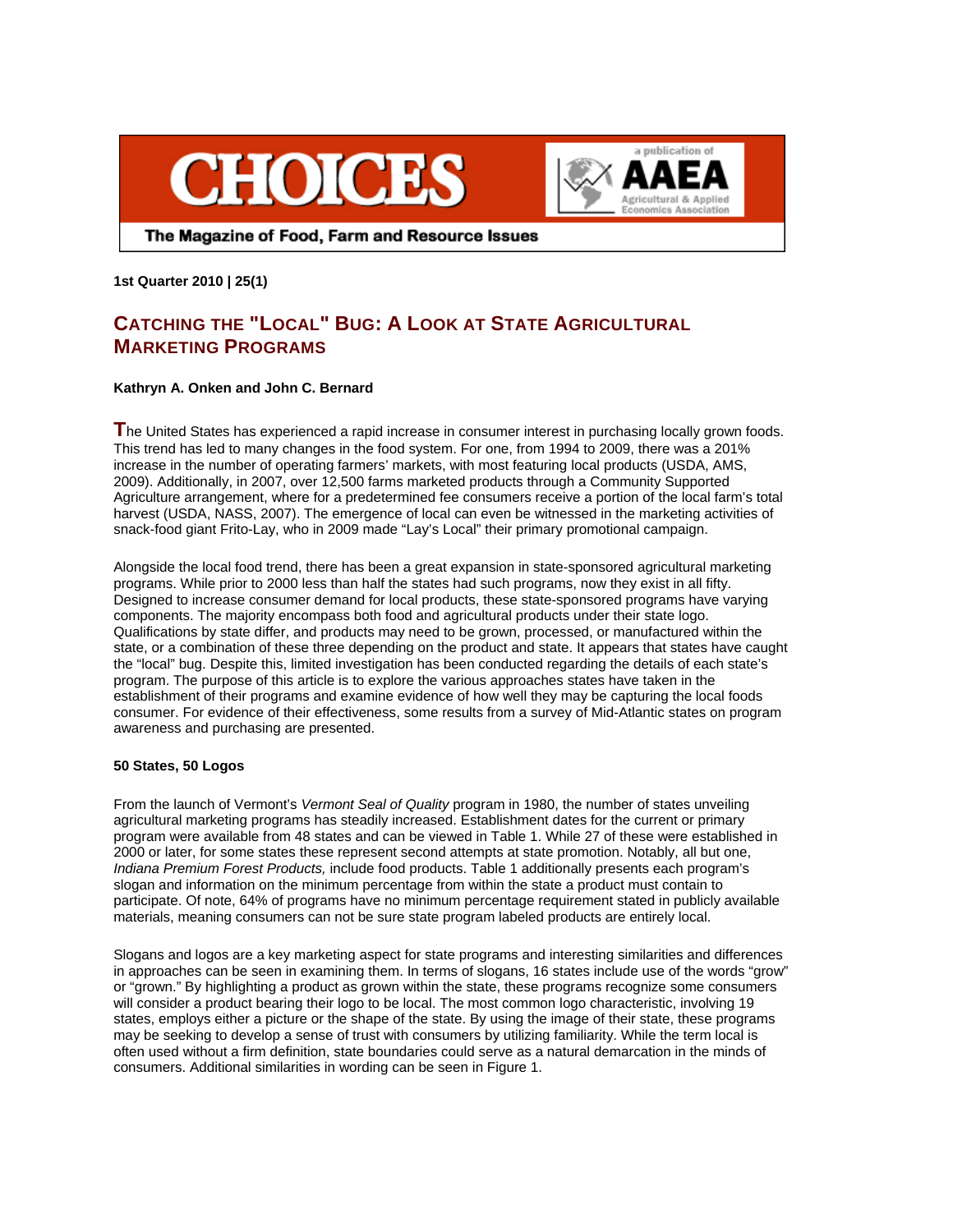| Table 1             | <b>State-Sponsored Marketing Programs</b>                        |                       |                                                                           | Montana                  | Montana<br>Department of                                           | 2007         | 100                  |
|---------------------|------------------------------------------------------------------|-----------------------|---------------------------------------------------------------------------|--------------------------|--------------------------------------------------------------------|--------------|----------------------|
|                     | Primary<br><b>Program Name</b>                                   | Year                  | Minimum<br>Percentage<br><b>Requirement</b><br>for Product<br>Eligibility |                          | Agriculture<br>Certified<br>Organic                                |              |                      |
|                     |                                                                  |                       |                                                                           | Nebraska                 | Nebraska Our<br><b>Best To You</b>                                 | 2006         | n/a                  |
| State               |                                                                  | or Slogan Established | (%)                                                                       | Nevada                   | Nevada Grown                                                       | 2002         | 60                   |
| Alabama             | Buy Alabama's<br>Best                                            | 2004                  | n/a                                                                       | New<br>Hampshire         | New<br>Hampshire's<br>Own                                          | 2004         | n/a                  |
| Alaska              | Alaska Grown                                                     | 1985                  | 75                                                                        |                          |                                                                    |              |                      |
| Arizona<br>Arkansas | Arizona Grown<br>Arkansas<br>Grown                               | 1993<br>2002          | n/a<br>n/a                                                                | New Jersey<br>New Mexico | Jersey Fresh<br>New Mexico<br>Taste the                            | 1983<br>2000 | 100<br>n/a           |
| California          | CA Grown -<br>Be Californian.<br><b>Buy California</b><br>Grown. | 2002                  | 85                                                                        | New York                 | Tradition<br>Pride of New<br>York - Our<br>Pride is Inside.        | 1996         | n/a                  |
|                     | Colorado Colorado Proud                                          | 1991                  | n/a                                                                       | North Carolina           | Goodness                                                           | 1985         | n/a                  |
| Connecticut         | Connecticut<br>Grown - The                                       | 1986                  | n/a                                                                       |                          | Grows in North<br>Carolina                                         |              |                      |
| Delaware            | <b>Local Flavor</b><br>Grown Fresh<br>with Care in<br>Delaware   | 2007                  | n/a                                                                       |                          | North Dakota Pride of Dakota<br>$=$ North<br>Dakota<br>Originals   | 1985         | n/a                  |
| Florida             | Fresh from<br>Florida                                            | 1990                  | n/a                                                                       | Ohio                     | Ohio Proud -<br>Made in Ohio                                       | 1993         | 50                   |
| Georgia             | Georgia Grown                                                    | 2001                  | n/a                                                                       | Oklahoma                 | Made in                                                            | 1991         | n/a                  |
| Havaii              | Havai'i Seal of                                                  | 2006                  | 51                                                                        | Oregon                   | Oklahoma<br><b>Brand Oregon</b>                                    | 2004         | n/a                  |
|                     | Quality                                                          |                       |                                                                           | Pennsylvania             | PA Preferred -                                                     | 2004         | 75                   |
| Idaho               | Idaho<br>Preferred                                               | 2002                  | 80                                                                        |                          | Registered<br>Pennsylvania                                         |              |                      |
| Illinois            | <b>Illinois Product</b>                                          | 1987                  | n/a                                                                       |                          | Department of<br>Agriculture                                       |              |                      |
| Indiana             | Premium<br>Indiana Forest<br>Products                            | 2006                  | 100                                                                       | Rhode Island             | Farm Fresh<br>Rhode Island                                         | 2004         | n/a                  |
| Iowa                | Choose Iowa                                                      | 2008                  | n/a                                                                       | South Carolina           | Certified South                                                    | 2007         | n/a                  |
| Kansas              | Simply Kansas                                                    | 2008                  | 75                                                                        |                          | Carolina                                                           |              |                      |
| Kentucky            | Kentucky<br>Proud                                                | 1990                  | n/a                                                                       | South Dakota             | South Dakota<br>Flavor!                                            | 2002         | n/a                  |
| Louisiana           | Certified<br>Product of                                          | 2001                  | n/a                                                                       | Tennessee                | Tennessee<br>Farm Fresh                                            | 2008         | n/a                  |
| Maine               | Louisiana<br>Get Real, Get                                       | 2001                  | n/a                                                                       | Texas                    | Go Texan                                                           | 1999         | varies by<br>product |
|                     | Maine!                                                           |                       |                                                                           | Utah                     | Utah's Own                                                         | 2002         | 51                   |
| Maryland            | Maryland's<br>Best                                               | 2002                  | n/a                                                                       | Vermont                  | Vermont Seal<br>of Quality                                         | 1980         | 85                   |
| Massachusetts       | Massachusetts<br>Grownand<br>Fresher!                            | n/a                   | n/a                                                                       | Virginia                 | Virginia's<br>Finest                                               | 1989         | n/a                  |
| Michigan            | Select<br>Michigan Fresh<br>Great Lakes -<br><b>Great Tastes</b> | 2003                  | 51                                                                        | Washington               | From The<br>Heart of<br>Washington -<br>Our Farms to<br>Your Table | 2001         | n/a                  |
| Minnesota           | Minnesota<br>Grown - Fresh                                       | 1988                  | 80                                                                        | West Virginia            | West Virginia<br>Grown                                             | 1987         | n/a                  |
|                     | From Your<br>Neighbor                                            |                       |                                                                           | Wisconsin                | Something<br>Special from                                          | 1983         | 50                   |
| Mississippi         | Make Mine<br>Mississippi                                         | 1999                  | 51                                                                        | Wyoming                  | Wisconsin<br><b>Wyoming First</b><br>- Made in<br>Wyoming          | n/a          | n/a                  |
| Missouri            | AgriMissouri                                                     | 1985                  | n/a                                                                       |                          |                                                                    |              |                      |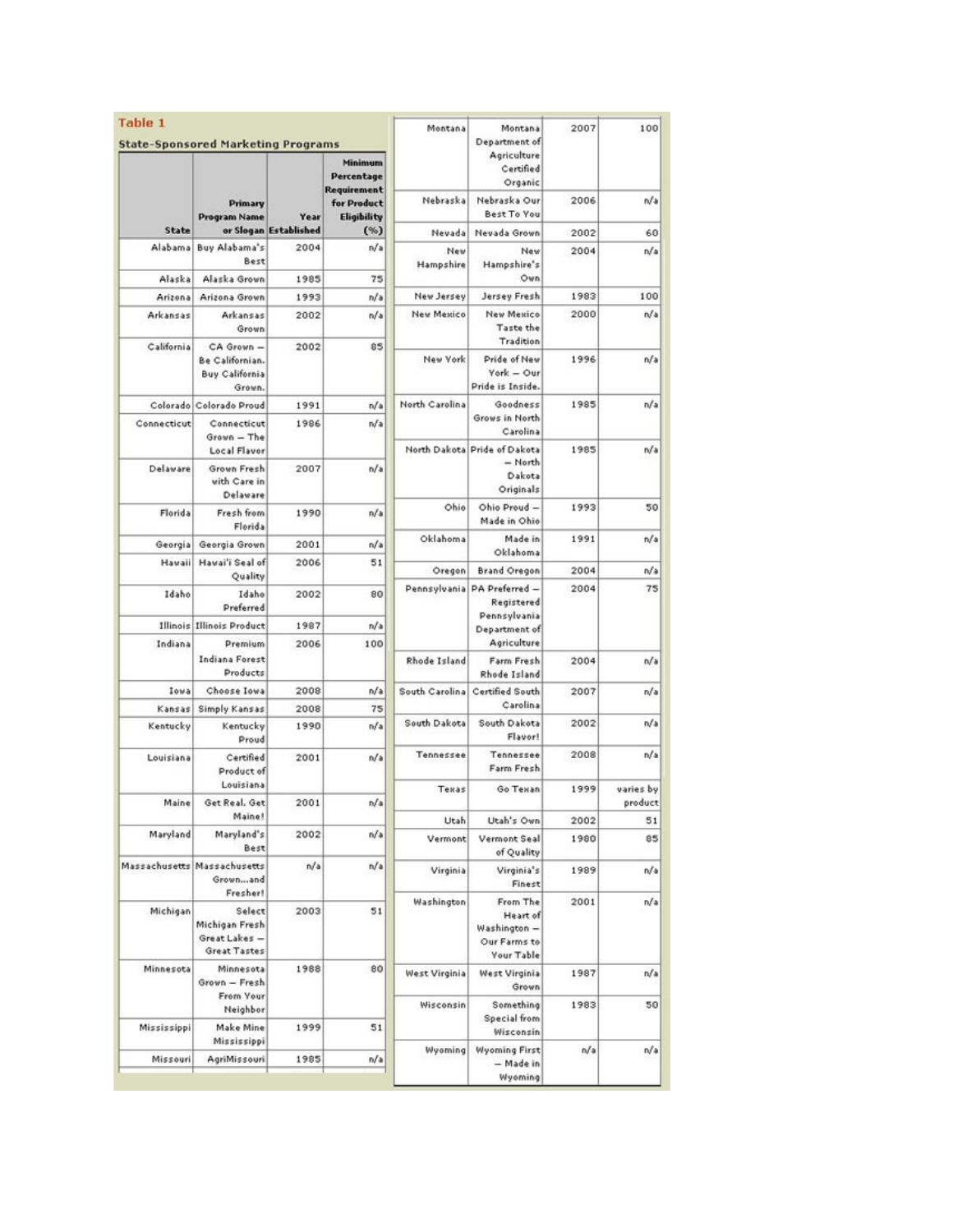

#### Figure 1 State Logos: Common Wording and Characteristics

Another design aspect involves the amount of detail displayed in the logo. States with newer programs such as Delaware feature a logo with intricate detailing as seen in Figure 2. Henderson and Cote (1998) found such elaborate logos to be effective at retaining consumer interest. However states with well established programs, such as Texas, utilize a simple logo. The *Go Texan* logo appears in Figure 3. Other research involving effective logo design suggests logos with a simpler design are often processed more easily by the observer (Janiszewski and Meyvis, 2001). Whether simple or complex logo designs are more effective for state marketing programs remains an area for investigation.

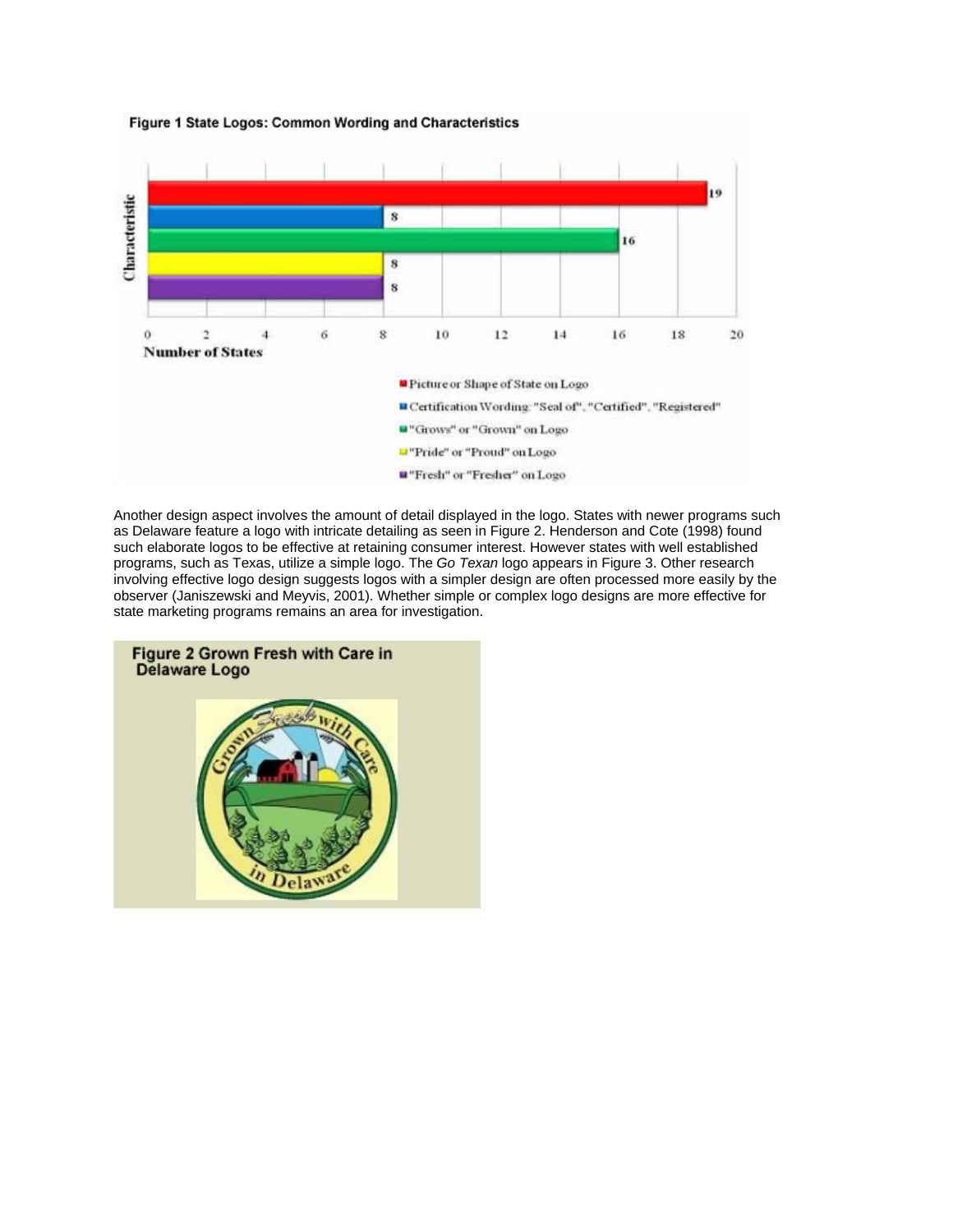# Figure 3 Go Texan Logo



A few states have also included their specialty as a way to differentiate their program. Louisiana, for example, has designed additional logos to brand *Certified Louisiana Creole* and *Certified Louisiana Cajun*. Oklahoma's *Made in Oklahoma* program features a Native-American inspired logo to incorporate their region's cultural heritage. Montana, Colorado and Vermont are examples of programs with state-specific organic logos, which are displayed on products in conjunction with the USDA organic logo. While Colorado and Vermont also have other logos in use, Montana's sole logo remains *Montana Department of Agriculture Certified Organic*. As Montana is a leader in the production of several organic grains, they too are incorporating their specialty to their advantage.

Vermont is currently the only state known to have in place a state-specific local logo. Their *Buy Local* program includes a state definition for local: "a product grown within 30 miles of the place of sale, or within the State of Vermont" (Vermont Agency of Agriculture, 2009). With evidence that consumers may place greater value on local production over organic production, we may see more state-specific local logos than organic logos in the future (Thilmany, Bond, and Bond, 2008). Organic products however were found by Stegelin (2008) to make up a significant portion of "local" products purchased by consumers.

# **Who's in Charge?**

Historically programs have been primarily funded in conservative amounts by state legislatures; although federal support through the Emergency Agricultural Assistance Act of 2001 helped many finance their initial program set-up (Patterson, 2006). Such federal funding could be a competing explanation for the rapid growth of state programs since 2001. While almost 90% of these programs are administered by the state's agency or department of agriculture, there are a few exceptions. Programs in Alabama and Indiana are administered by state commodity and trade associations. Comprised of industry members, these associations may have a more vested interest in the program, and the ability to accept member donations as a source of funding.

In the case of Indiana, with the focus on local forest products, the program benefits from exposure to outside markets as well. However, state programs often promote more than one product area. Administration under a commodity association may prevent state products from gaining exposure in the local market, as local markets often are a minor component of the commodity's overall market potential. State programs should exhibit caution when exploring such an option. In Oregon and Wyoming, a nonagricultural agency runs their state programs—the Oregon Economic and Community Development Department, and the Wyoming Business Council. These larger agencies may have more resources available and receive more public exposure.

As another alternative, nonprofit organizations and partnerships have been established in Rhode Island, New Hampshire and Nevada for the promotion and administration of their state's marketing programs. Rhode Island's nonprofit encourages tax-deductible contributions to their program, as well as provides a network of farmers with delivery routes to catering services and restaurants throughout the state. New Hampshire's nonprofit prefers to fund activities through membership fees, which allows members to sell their products in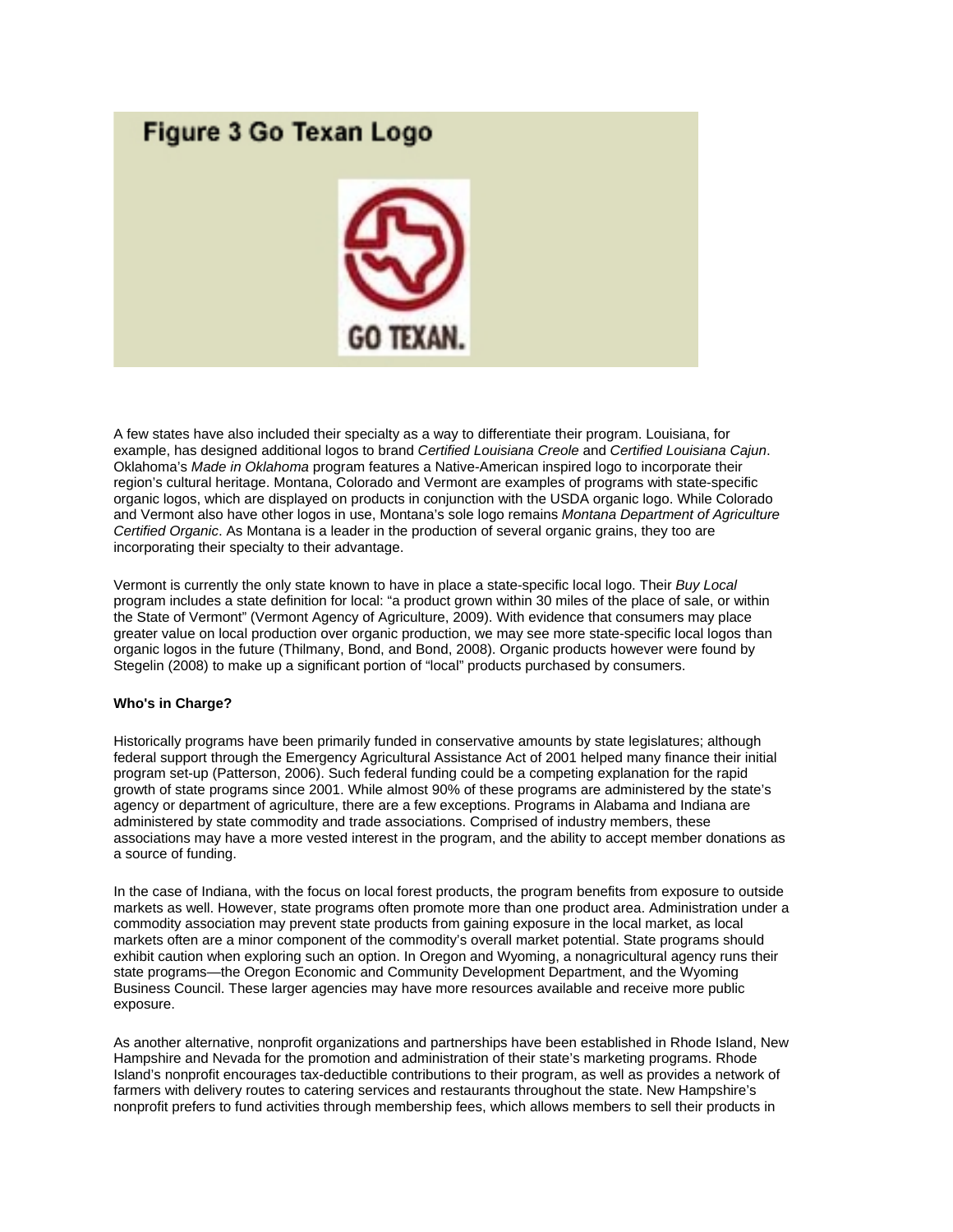the program's two retail stores, operated in close proximity to the state's major interstate highway. By establishing nonprofits, these states are able to add program components that traditional state agencies would be unable to provide.

#### **Is Quality the Key to Success?**

Certification and the regulation of products bearing a state program's logo has long been a topic of debate. At present, New Jersey and California have in place some of the most stringent certification and program regulations. Both have also experienced some of the largest increases in product sales. New Jersey requires products bearing the *Jersey Fresh* logo to be registered and meet quality standards "equal to or better than U.S. No. 1" (State of New Jersey, NJDA, 2009). California has participants complete separate licensing and compliance agreements, ultimately calculating the amount per year the company will be required to pay to use the logo based on their overall industry share and net value.

Many programs require participants to sign some type of licensing or membership agreement, stating their program logo may only be displayed on products of the highest quality. However, few programs enforce such mandates. With state competition becoming fiercer, the quality of products bearing state logos will undoubtedly come under scrutiny by both consumers and competing state programs. Jekanowski, Williams, and Schiek (2002) found the perceived quality of a local product had the strongest impact on purchasing likelihood. They emphasized that if state programs allowed their quality standards to fall below those of competing states, such a state would essentially be branding their products as "lower quality." Programs may find themselves having to adopt quality grading and certification processes to remain competitive.

#### **Program Awareness**

With all the competing state programs, the question of their effectiveness remains. One concern is the extent to which consumers are aware of their state's program. Another would be if products with these programs' logos can capture the consumer seeking local foods. To investigate these, a mail survey was conducted in fall 2009 of consumers from five Mid-Atlantic states: Delaware, New Jersey, Maryland, Virginia and Pennsylvania. Addresses for 1,000 consumers from each state were purchased through USA Data and the response rate was 39.5%.

Consumers' awareness of their state program is presented in Figure 4. Consumers in New Jersey had the highest awareness of their state program at 84.1%. Virginia consumers also exhibited significant program awareness for their state program at 65.6%. Both of these programs were established in the 1980's. Newer programs thus appear to have a way to go in terms of recognition.



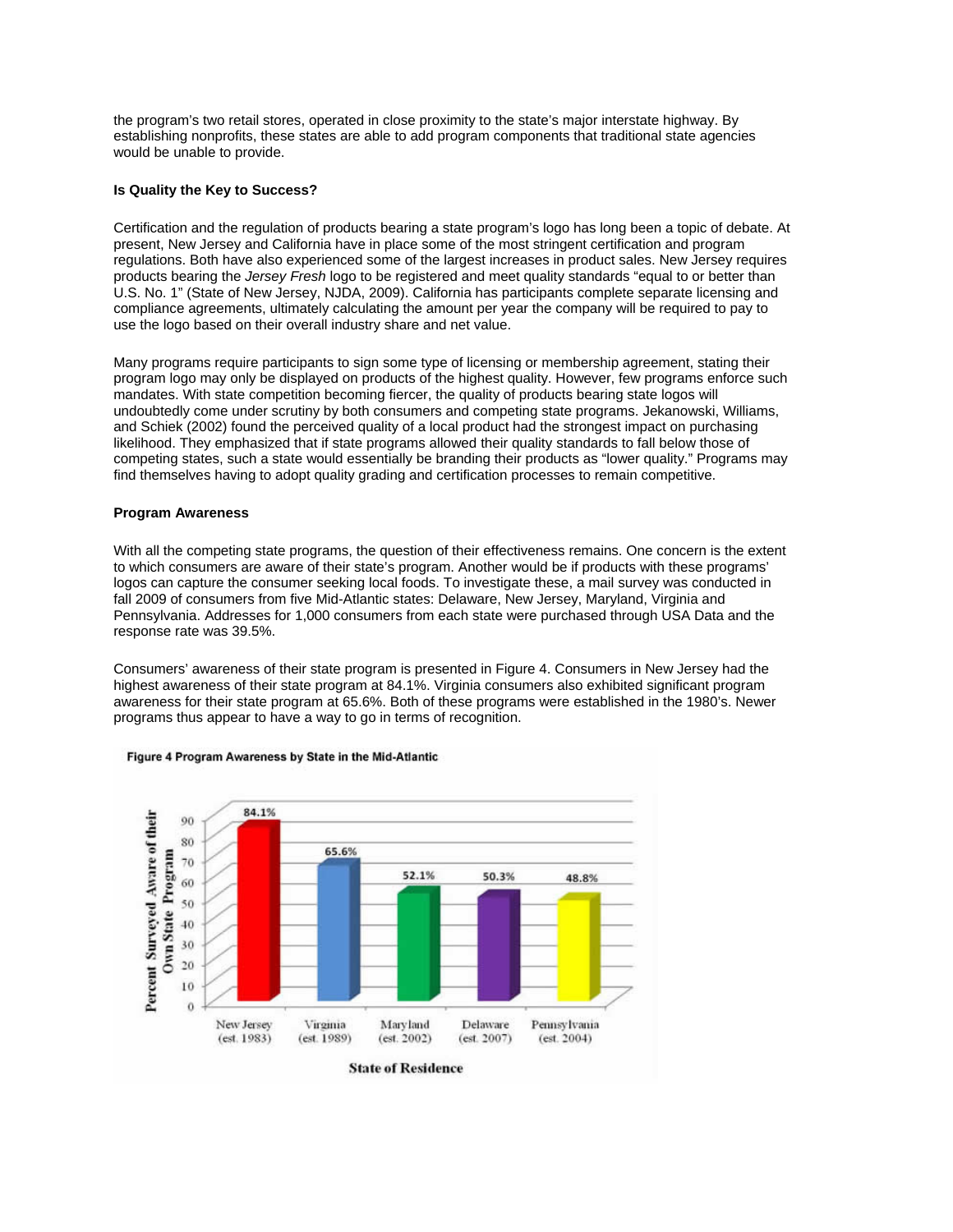Consumers were next asked on a five point scale how often in an average month they purchased food products labeled or advertised as "locally grown," and labeled or advertised with their state program. The percentage of consumers by state who responded "often" or "very often" are presented in Figure 5. With the exception of New Jersey, a higher percentage of consumers purchased locally grown food than state program labeled food. Two possibilities exist for this. Consumers either cannot find or are not familiar with products advertised under their state's marketing program. In this case the gap represents sales opportunities for the state marketing programs. It may be that consumer interest is more focused on local, and that their definition of this may be different than the border of their state. Some consumers might consider the visit to a farmers' market or farm stand as part of the value in purchasing local, in which case the purchasing venue might be of most importance.





# **What Does the Future Hold?**

With all fifty states having marketing programs, it appears they have caught the "local" bug. As discussed, there are many different marketing approaches, funding sources and requirements. Program similarities, such as including fresh and processed food products, as well as membership and participation agreements, will undoubtedly remain. However, programs lacking a formal certification process may move towards such a process if their program expands, and funding improves. For the numerous programs with no minimum percentage requirement stated, consumers may start to question the authenticity of and meaning behind the logo. State programs might benefit from developing clearer eligibility requirements, and subsequently educating consumers.

In attempting to differentiate, states able to do so will look towards incorporating their state's and/or region's specialty into their program in the hopes of capturing consumer interest. Unfortunately, given awareness and purchasing issues, it may be that not all state programs survive. For instance, Delaware's program was cancelled during preparation of this article, showing the difficulty in capturing the local foods consumer with a state marketing program. In order to remain competitive in a market saturated with state-specific brands, programs will likely need to adopt quality grading programs to create a sense of value for their brand.

State-sponsored agricultural marketing programs will continue to evolve. It may be that more put into practice a state-specific local or organic logo in an attempt to increase consumer interest or premiums for their products. Nonprofit organizations may be established in increasing numbers as programs look for